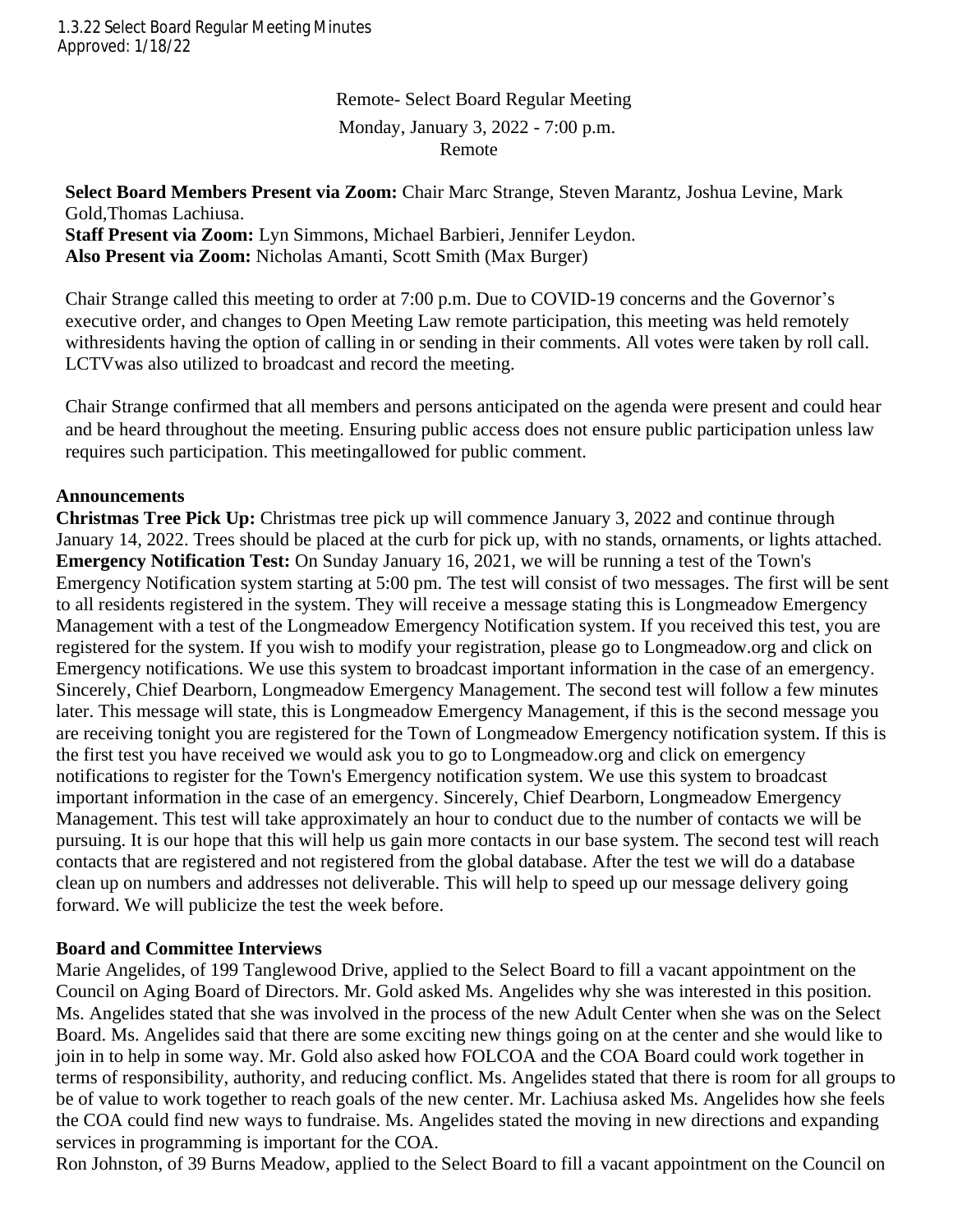interacting with each other, and what is the COA Board's relationship to these other groups. Mr. Johnston stated Aging Board of Directors. Mr. Johnston stated that he was interested in giving back to the Town in advocating for seniors particularly those who need help. Mr. Gold asked Mr. Johnston how he sees the three groups that he was unfamiliar with the other groups, but stated that a middle ground should be found to work together. Mr. Lachiusa asked Mr. Johnston if there are any specific events that he would like to see happen that are not currently. Mr. Johnston stated that the physical activities that are available now are more prominent that before. Mr. Johnston stated that he would like to be an advocate for homebound citizens who may not be able to use the center as frequently.

# **Board and Committee Appointments**

*Mr. Gold made the motion to appoint Stephan Platzer to the Council on Aging Board of Director's to a threeyear term expiring on June 30, 2024. Mr. Lachiusa seconded the motion. Roll Call Vote: Mr. Strange- YES, Mr. Marantz- YES, Mr. Levine- YES, Mr. Gold- YES, Mr. Lachiusa- YES*

# **Public Hearing**

A. Max Burger Longmeadow, LLC d/b/a Max Burger

*Mr. Gold made the motion to enter the Public Hearing at 7:30 p.m. Mr. Lachiusa seconded the motion. Roll Call Vote: Mr. Strange- YES, Mr. Marantz- YES, Mr. Levine- YES, Mr. Gold- YES, Mr. Lachiusa- YES* Max Burger Longmeadow, LLC d/b/a Max Burger has applied to the Longmeadow Select Board to amend their liquor license under Section 12 for a change of officers, stock, or ownership at 684 Bliss Road, Longmeadow, MA. Scott Smith, General Manager for Max Burger, and Attorney Nicholas Amanti were present to discuss the application for a liquor license amendment. Members of the board were able to ask questions concerning the application. This hearing allowed for public comment.

B. Public Comment – NONE *Mr. Gold made the motion to close the Public Hearing. Mr. Lachiusa seconded the motion. Roll Call Vote: Mr. Strange- YES, Mr. Marantz- YES, Mr. Levine- YES, Mr. Gold- YES, Mr. Lachiusa- YES*

*Mr. Gold made the motion to approve Max Burger's application to amend their Liquor License for a change of officers, stock, or ownership. Mr. Lachiusa seconded the morion. Roll Call Vote: Mr. Strange- YES, Mr. Marantz- YES, Mr. Levine- YES, Mr. Gold- YES, Mr. Lachiusa- YES*

# **Resident Comments - None**

# **Select Board Comments- None**

# **Town Manager's Report**

COVID-19 Update As of December 30, 2021, there were 145 COVID-19 cases in town, 94% are breakthrough cases. As we all know, we are in a surge at the moment and are seeing cases skyrocket. We are also facing a huge change in isolation timeline and quarantine parameters coming from CDC and DPH. The good news is, the majority of cases in town seem to be mild and symptoms leave the system of the infected as swiftly as they enter. On the other side of that statement, the virus is traveling at a much higher rate and is MUCH more transmittable. The last data pertaining to vaccination responsive rate was about 35% without the booster and 75% with, so until the warmer weather comes in and slows this virus down, please stay as safe and protected as possible.

DPW We had two notable retirements from the DPW at the end of calendar year 2021 representing a combined 85 years of service! Wayne Buck served as the DPW Yard Foreman for the past 31 years and prior to that held other positions including General Foreman, Sweeper/Sander and Labor-Medium Equipment Operator. Wayne served the Town of Longmeadow for 42 years. Bruce Covalli, served as the Town's Water Meter Reader for the last 22 years. Prior to that Bruce held other DPW positions including Equipment Station Operator,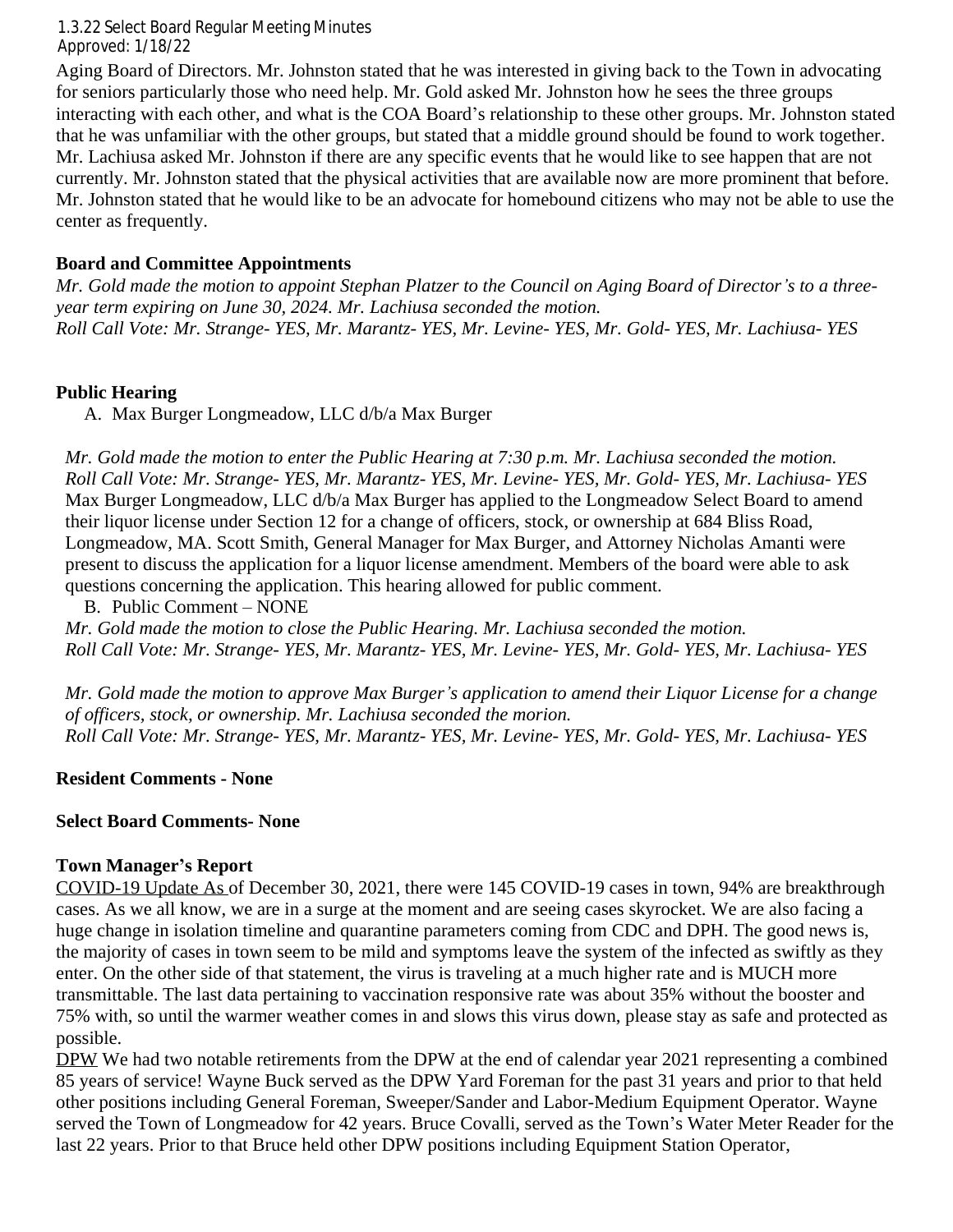Sweeper/Sander and Skilled Laborer. Bruce served the Town of Longmeadow for 43 years. We thank them for their dedicated years of service and wish them well in their retirements.

Approved – Pending Website Refresh In early 2020 the idea to refresh the Town's website was discussed. The contract the Town has with CivicPlus includes a free website refresh after five years of use. We became eligible for this refresh in 2018. The work toward this was paused in 2020 and most of 2021 when other time sensitive priorities took over. However, the initial steps toward this project have started with a formal website refresh kicking off in mid-late February. The entire process is expected to take several months with a new refreshed Town website going live in the summer of 2022. A small working group of robust users will work with CivicPlus to make decisions on the layout, color scheme and content cleanup. Many of the changes will be based on the site analytics we are currently reviewing, such as top website searches and most visited pages. One big change that will be made to align the Town's website with other municipal sites is the change in the web address. At tonight's Select Board meeting there is a request to authorize the Town to pursue the URL address of www.longmeadowma.gov, securing this address will allow the newly refreshed site to launch with that domain name and replace the current longmeadow.org address.

# **Old Business**

A. Approval of Meeting Minutes *Mr. Marantz made the motion to approve the December 20, 2021 Select Board Regular Meeting Minutes as presented. Mr. Lachiusa seconded the motion. Roll Call Vote: Mr. Strange- YES, Mr. Marantz- YES, Mr. Levine- YES, Mr. Gold- Abstain, Mr. Lachiusa- YES*

B. Eversource Gas Update and responses to questions from public forum

The Longmeadow Select Board held a public forum on November 15, 2021 with Eversource Gas to discuss the proposed Western Mass Natural Gas Reliability Project. Some questions could not be answered during the forum due to time constraints. Residents were able to submit their questions to Chair Strange, and a list was sent to representatives from Eversource for a follow up. For the full discussion on the Eversource Gas Update, please click [here](https://www.youtube.com/watch?v=53Us5OOYojU&list=PLDEmFQOMKpX7DAn_FmzNHMqZig_vNfa1Q) or on the LCTV Youtube page under "Select Board Meetings"  $(42:00 - 1:17:00)$ . The list of questions and answers can be found in the Select Board Agenda Packet linked under "Documents" at the end of these minutes.

#### **New Business**

A. Set Date for Annual Town Election

Town Clerk, Kathy Ingram is recommending that the Select Board vote to set the date of the Annual Town Election as Tuesday, June 14, 2022 with a Preliminary Election date, if needed, to be held on Tuesday, April 26, 2022.

Mr. Gold made the motion to set the 2022 Annual Town Election to June 14, 2022. Mr. Marantz seconded the *motion*.

*Roll Call Vote: Mr. Strange- YES, Mr. Marantz- YES, Mr. Levine- YES, Mr. Gold- YES, Mr. Lachiusa- YES*

# B. 2022 Annual Town Meeting Warrant Schedule

*Mr. Gold made the motion to approve the 2022 Annual Town Meeting Warrant schedule and submission deadlines. Mr. Lachiusa seconded the motion. Roll Call Vote: Mr. Strange- YES, Mr. Marantz- YES, Mr. Levine- YES, Mr. Gold- YES, Mr. Lachiusa- YES*

C. .Gov Domain Registration Application

The domain name will be used to relocate the Town of Longmeadow's web presence and email addresses from the currently used longmeadow.org domain. It is the Town's belief that the use of the .gov domain will make it easy for our